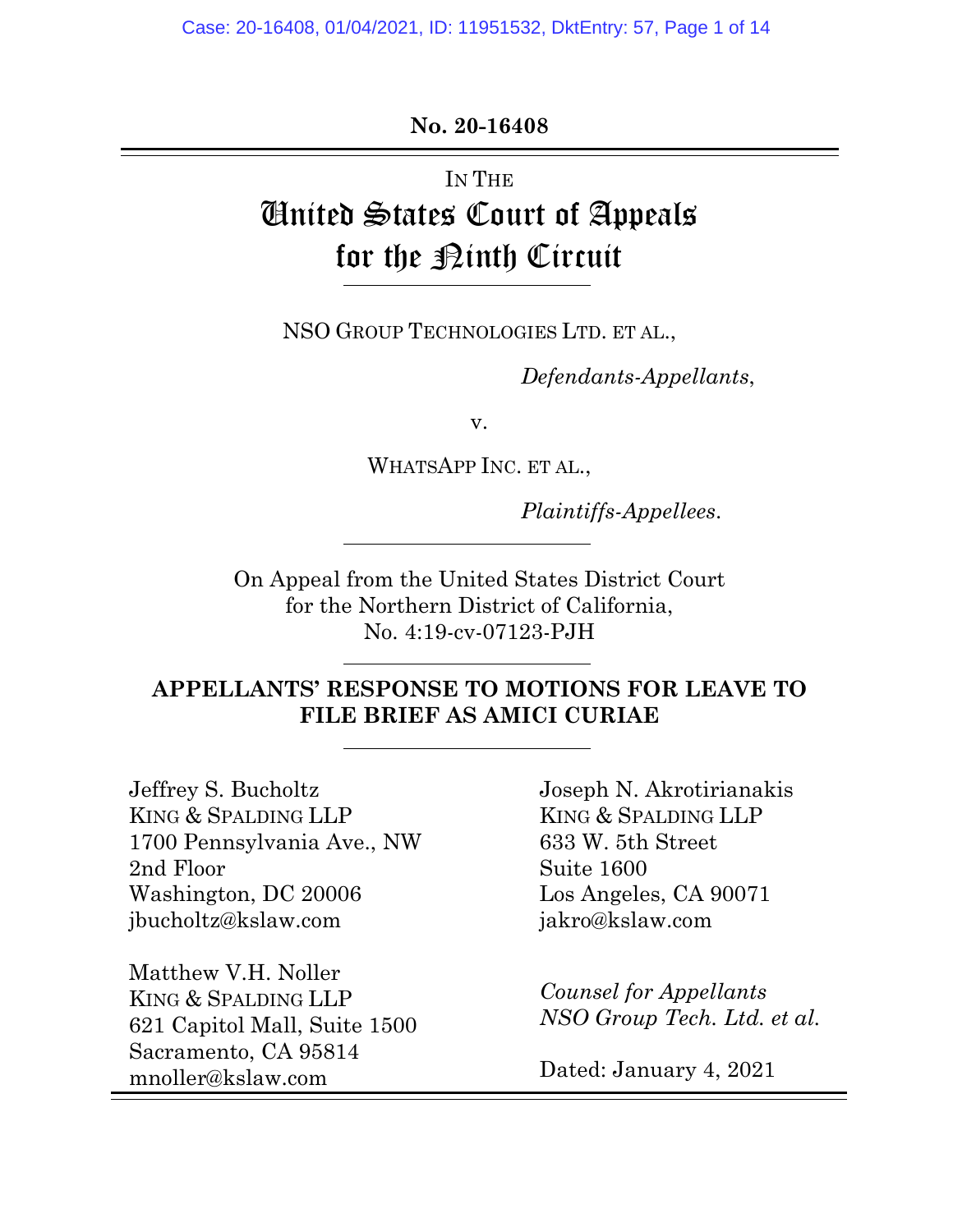## **TABLE OF CONTENTS**

| Ι.<br>The Proposed Briefs Duplicate Other Amicus Briefs and |  |
|-------------------------------------------------------------|--|
| A. Access Now's Proposed Brief Duplicates Other Amicus      |  |
| B. The Professors' Proposed Brief Duplicates WhatsApp's     |  |
| II. Access Now's Proposed Brief Improperly Seeks to         |  |
|                                                             |  |
| Certificate of Service                                      |  |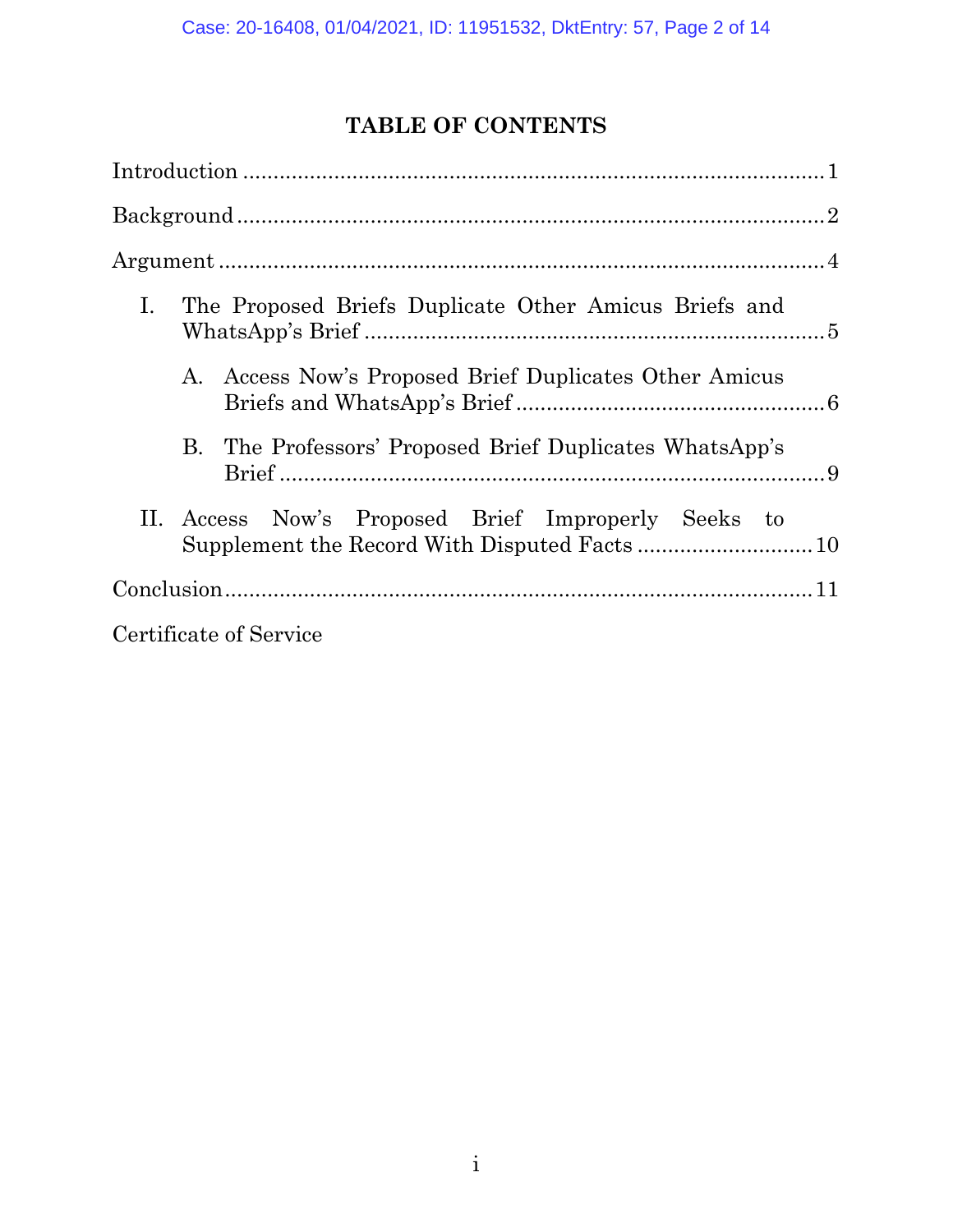#### **INTRODUCTION**

<span id="page-2-0"></span>In this appeal, twenty amici have filed or sought leave to file five separate briefs in favor of Appellees ("WhatsApp"). When Appellants ("NSO") first received requests for consent from three groups of amici, NSO consented out of courtesy. Then two additional sets of amici—one led by Access Now and one comprising three law professors—sought consent for a fourth and fifth brief in support of WhatsApp. By that point, it had become clear that WhatsApp's amici, instead of "fil[ing] a joint brief" as requested by this Court's rules, were filing separate, duplicative briefs that all repeated arguments made by the other amici and WhatsApp. Cir. R. 29-1, Advisory Comm. N. For that reason, NSO declined to consent to the filing of Access Now's and the Professors' proposed briefs.

Access Now and the Professors have now sought this Court's leave to file their proposed briefs. NSO submits this response to explain its rationale for declining to consent and to provide additional information to inform this Court's resolution of Access Now's and the Professors' motions for leave.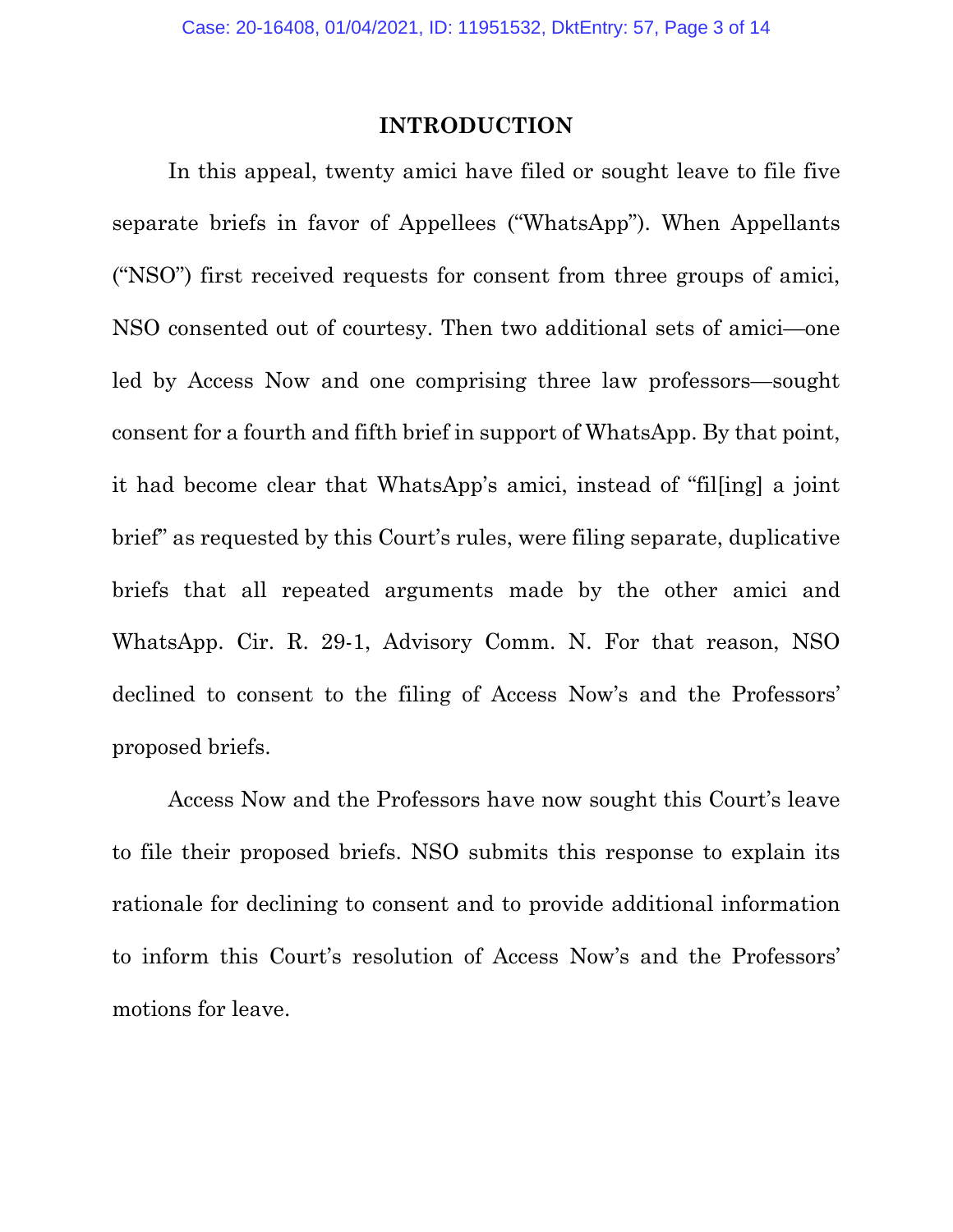#### **BACKGROUND**

<span id="page-3-0"></span>**A.** This appeal arises out of WhatsApp's lawsuit claiming that, in the Spring of 2019, one piece of software designed by NSO was used to monitor some of WhatsApp's users in countries other than the United States. As set forth in more detail in NSO's opening brief to this Court, NSO does not operate its technology in any respect. Instead, it sells its technology exclusively to foreign governments, which then use the technology to investigate and prevent terrorism and serious crime, as they have done in numerous successful operations to apprehend terrorists, child abusers, and drug traffickers. *See* NSO Br. 16-19. WhatsApp seeks to hold NSO liable for this alleged conduct, carried out entirely by or on behalf of foreign sovereign nations.

Because NSO acts entirely on behalf of foreign sovereigns, it moved to dismiss WhatsApp's complaint on the ground that it is immune from suit as an agent of foreign sovereigns. In support of its motion, NSO submitted evidence establishing (among other things) that it sells its technology exclusively to foreign governments, that those governments operate NSO's technology, and that NSO's role is limited to providing "support services . . . entirely at the direction of [its] government

2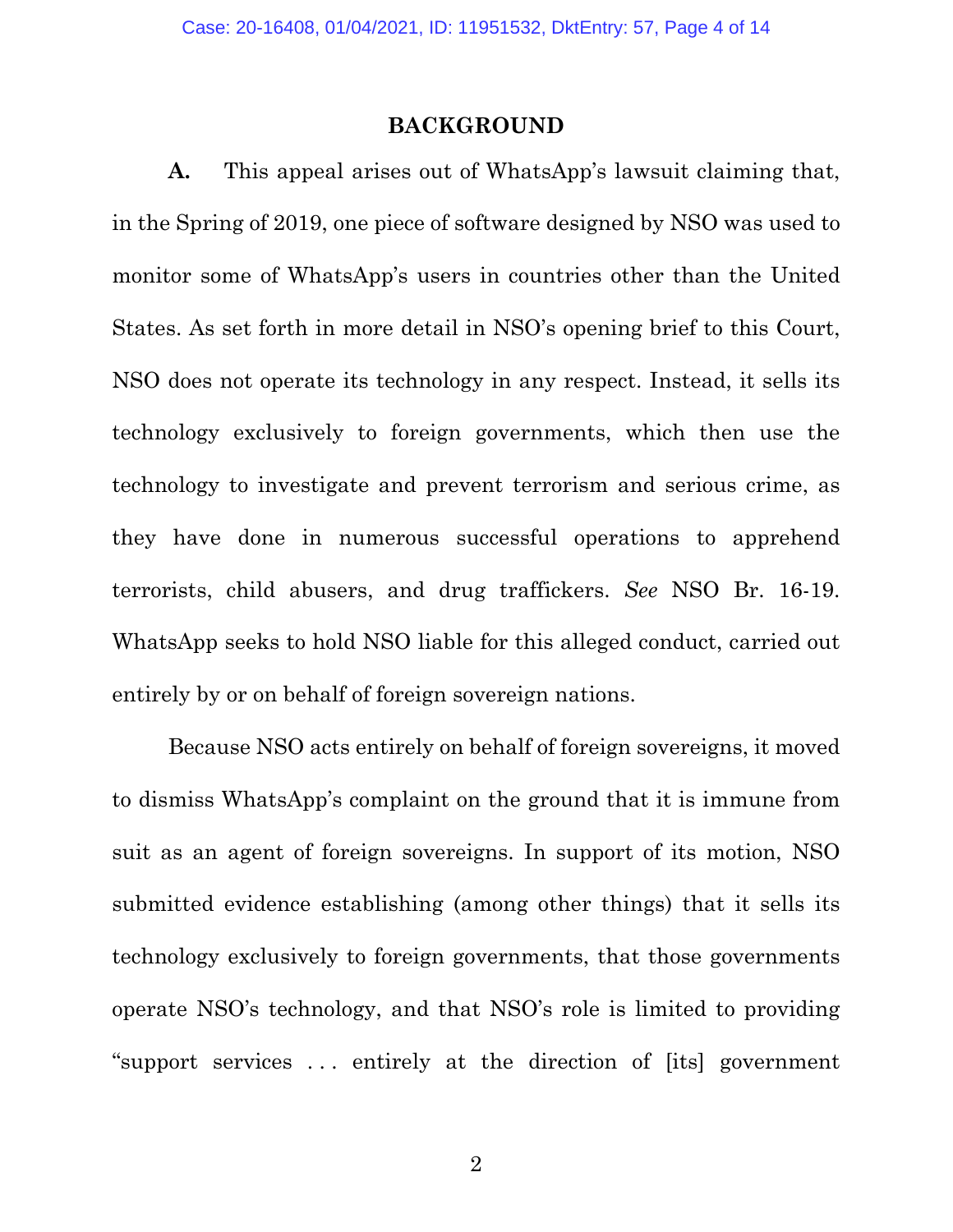customers." ER 54-55. WhatsApp did not submit any contrary evidence. The district court thus found it undisputed that NSO is an agent of foreign governments and that WhatsApp is suing NSO for alleged conduct that falls within NSO's "official capacity" as a foreign agent. ER 11. The district court nonetheless denied NSO immunity on purely legal grounds. ER 11-14; NSO Br. 21-22. NSO appealed that decision.

**B.** Shortly before WhatsApp filed its brief, would-be amici began reaching out to NSO seeking consent to file amicus briefs in support of WhatsApp. Between December 8 and 15, NSO received requests for consent from Professor David Kaye, the Electronic Frontier Foundation ("EFF"), and a group of seven companies led by Microsoft. NSO consented to all three requests as a matter of courtesy and to spare this Court unnecessary motion practice.

After WhatsApp filed its brief, NSO received an additional request for consent from the Professors, who stated they intended to raise two arguments: "(1) that the [Foreign Sovereign Immunities Act] comprehensively addresses the scope of immunity for corporations and other entities such that alternative potential sources of jurisdictional immunity for such entities are no longer applicable; and (2) that, in any

3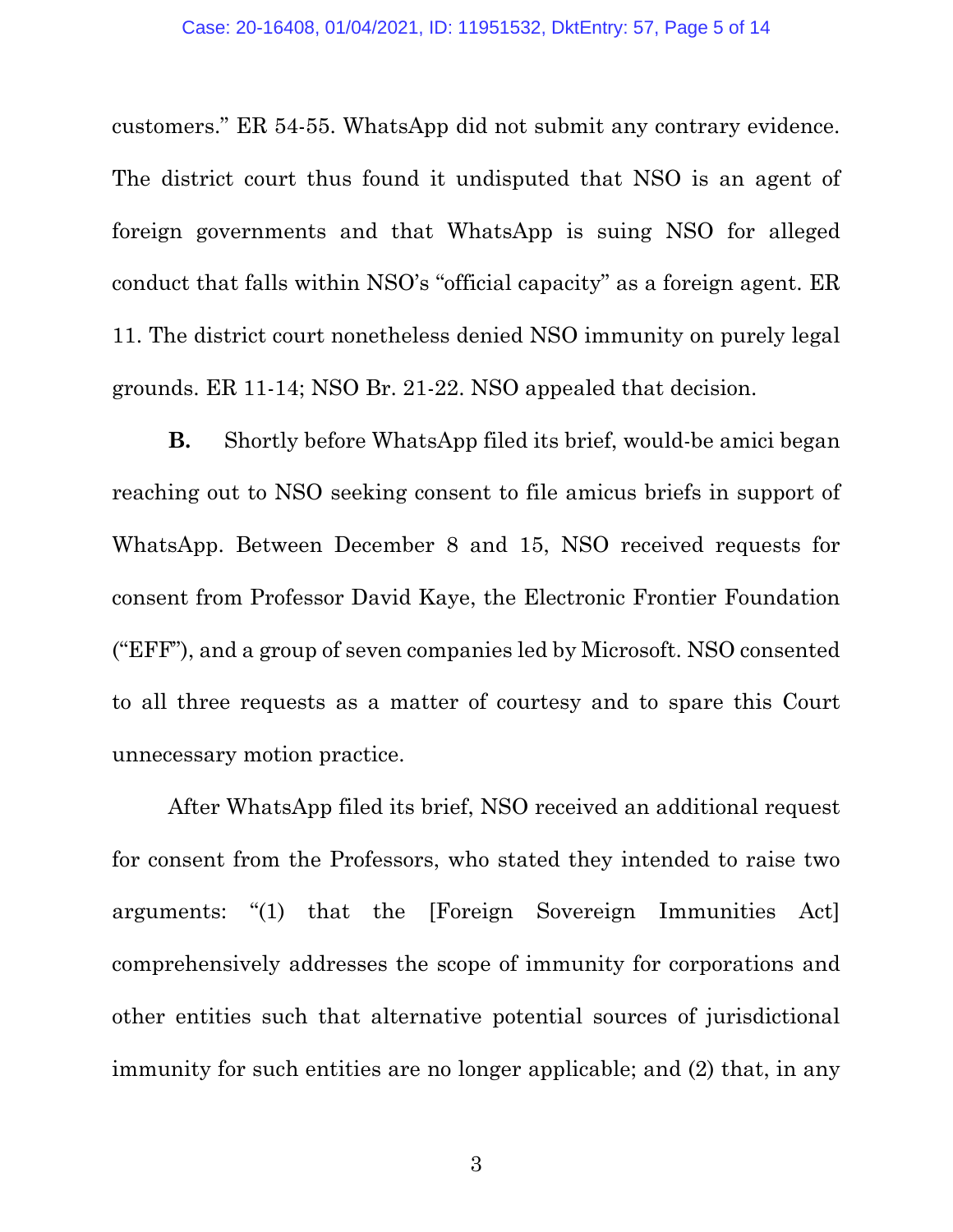event, the federal common law of conduct-based immunity applies only to natural persons." Because those proposed arguments are identical to the arguments in WhatsApp's brief, NSO declined to consent, explaining that the Professors' proposed brief "appear[ed] inconsistent with the guidance in Circuit Advisory Committee note to Rule 29-1."

NSO next received a request for consent from a group of proposed amici led by Access Now. By this point, it had become clear that WhatsApp's amici were seeking to file numerous duplicative briefs. NSO thus declined to consent, again explaining that the proposed brief "appear[ed] inconsistent with the guidance in Circuit Advisory Committee note to Rule 29-1."

#### **ARGUMENT**

<span id="page-5-0"></span>NSO declined to consent to the filing of Access Now's and the Professors' proposed briefs because they appear to be inconsistent with this Court's Advisory Committee Note to Rule 29-1. That Note admonishes that "[t]he filing of multiple amici curiae briefs raising the same points in support of one party is disfavored." It further cautions that "amici briefs should not repeat arguments or factual statements made by the parties."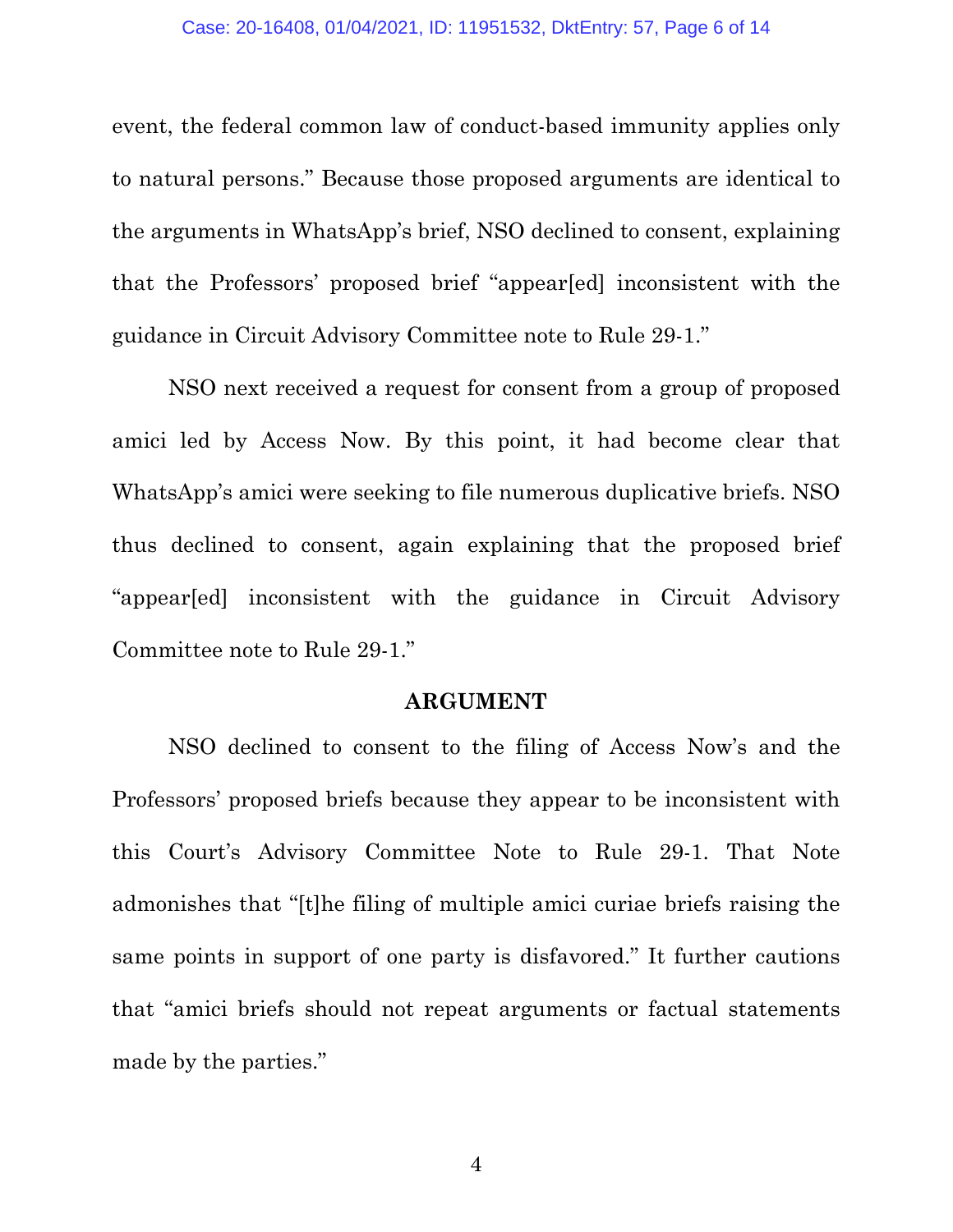Contrary to this guidance, four of the briefs submitted by WhatsApp's amici—from Professor Kaye, the EFF, Microsoft, and Access Now—contain duplicative policy arguments that NSO's business is socially undesirable, based on misrepresentations or misunderstandings about what NSO's business actually is. The fifth, the Professors' proposed brief, repeats WhatsApp's arguments for denying NSO immunity. Instead of filing one "joint brief," WhatsApp's amici have filed five separate briefs—totaling more than 30,000 words—"raising the same points." Cir. R. 29-1, Advisory Comm. N.

NSO consented to the first three of those briefs as a courtesy, but it believes five separate duplicative briefs is excessive. In addition, Access Now's proposed brief seeks to introduce unsupported and inadmissible assertions of fact that NSO does not have a fair opportunity to contest in this appeal.

## <span id="page-6-0"></span>**I. The Proposed Briefs Duplicate Other Amicus Briefs and WhatsApp's Brief**

This Court reviews amicus briefs "in conjunction with the briefs submitted by the parties." Cir. R. 29-1, Advisory Comm. N. As a result, amicus briefs are helpful only to the extent they supplement, not duplicate, "arguments or factual statements made by the parties." *Id.*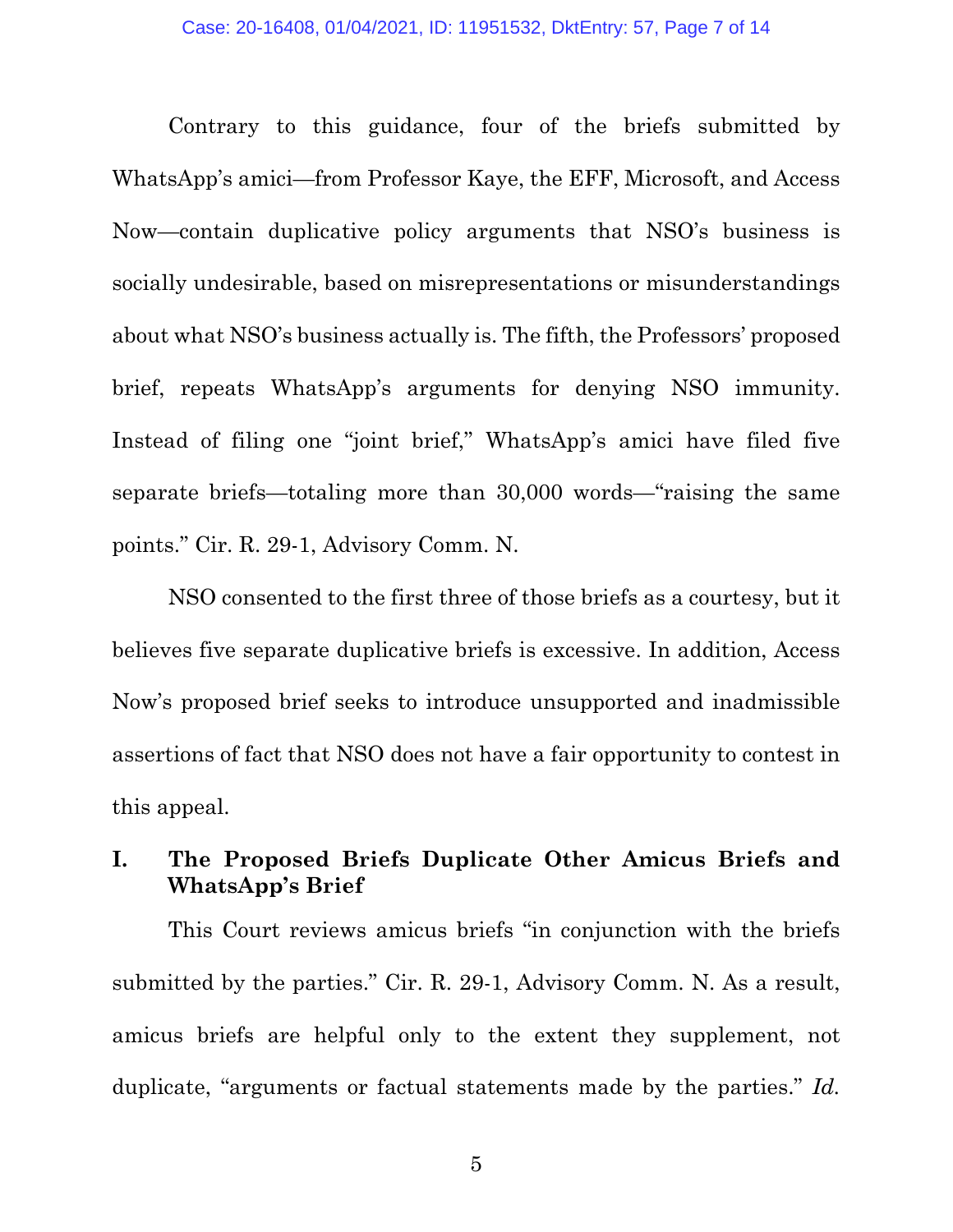Similarly, "[t]he filing of multiple amici curiae briefs raising the same points in support of one party is disfavored." *Id.* Instead, "[p]rospective amici are encouraged to file a joint brief." *Id.* Despite this guidance, WhatsApp's amici have filed five duplicative briefs.

## <span id="page-7-0"></span>**A. Access Now's Proposed Brief Duplicates Other Amicus Briefs and WhatsApp's Brief**

Access Now's proposed brief advances policy arguments based on its dislike for NSO and NSO's sovereign customers. NSO's technology, the brief asserts, is "an insidious spyware product" that "many of NSO's customers" use "for insidious ends." Access Now Br. 1. It asks this Court to deny NSO immunity on policy grounds, contending that "[g]ranting NSO immunity would not just undermine fundamental international legal protections for privacy, free expression, and association, it would seriously undermine civil society." *Id.* at 1-2. These statements, which NSO disputes, are identical to statements by WhatsApp's other amici.

Access Now's criticisms of NSO's technology as "an insidious spyware product" repeat arguments made by Professor Kaye, the EFF, and Microsoft. Like Access Now, Professor Kaye bemoans the prevalence of "clandestine spyware tools" that "enable invasive and surreptitious surveillance." Kaye Br. 5-6. The EFF criticizes "modern technology

6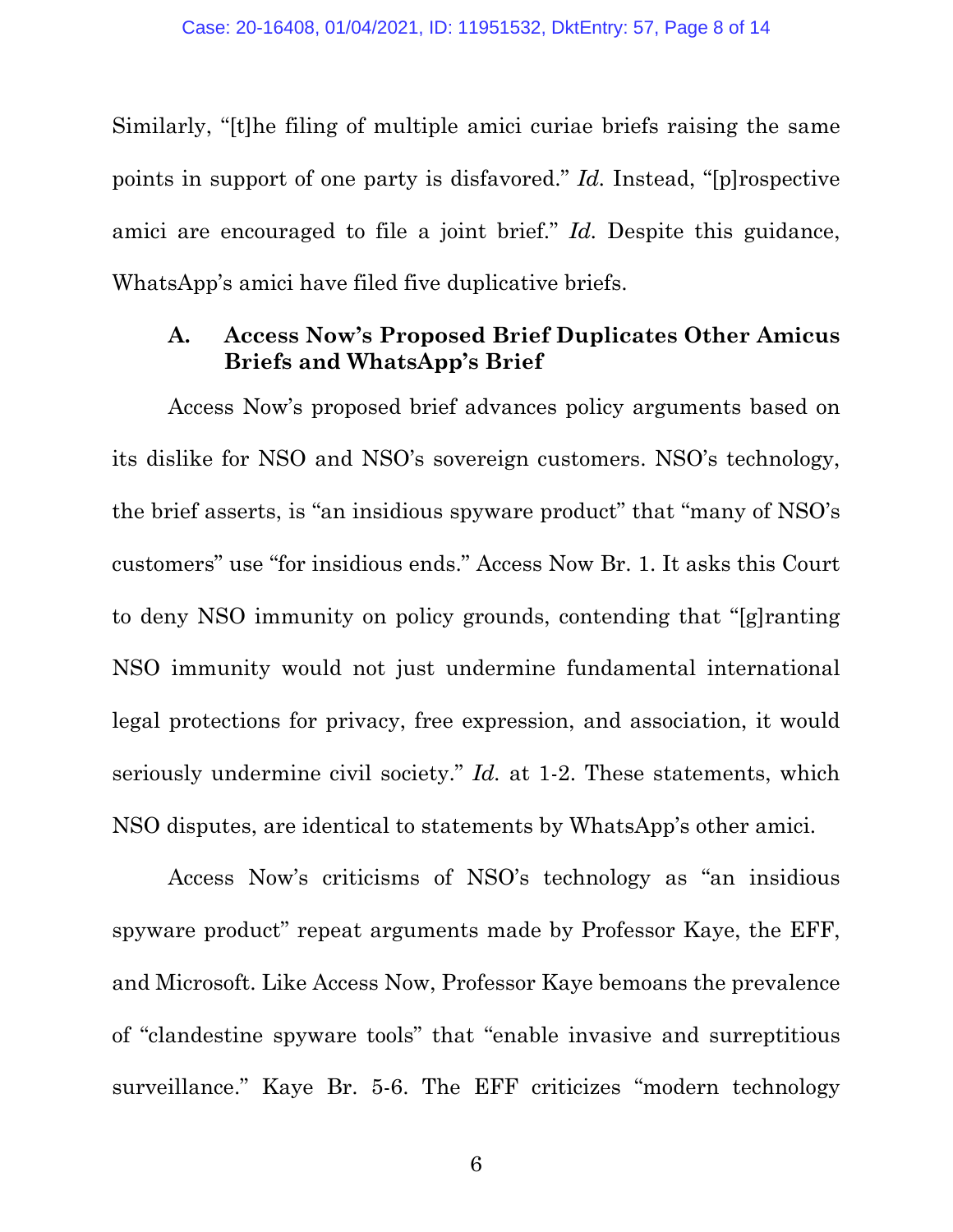#### Case: 20-16408, 01/04/2021, ID: 11951532, DktEntry: 57, Page 9 of 14

companies that provide sophisticated surveillance and censorship products and services to foreign governments." EFF Br. 6. And Microsoft devotes its entire brief to the proposition that "[c]yber-surveillance tools" like NSO's are "dangerous." Microsoft Br. 12.

Access Now also repeats other amici's arguments that technology like NSO's facilitates human rights abuses. Access Now asserts, for example, that "[d]igital surveillance threatens several human rights enshrined in international law," in particular "the rights to free expression and privacy." *Id.* at 26. That is the same argument made by Professor Kaye, who contends that NSO's technology "has repeatedly interfered with the human rights of activists, journalists, and others and has undermined democratic values globally." Kaye Br. 3. The EFF likewise argues that "[u]nlawful digital surveillance invades victims' privacy and chills their freedom of speech and association." EFF Br. 4. It claims, largely based on Professor Kaye's public statements, that surveillance technologies "enable spying that stifles dissent, has chilling effects across society, and in many cases allows governments to hunt down those it wishes to silence." *Id.* at 7. Professor Kaye and the EFF also cite many of the same alleged abuses of NSO's technology by foreign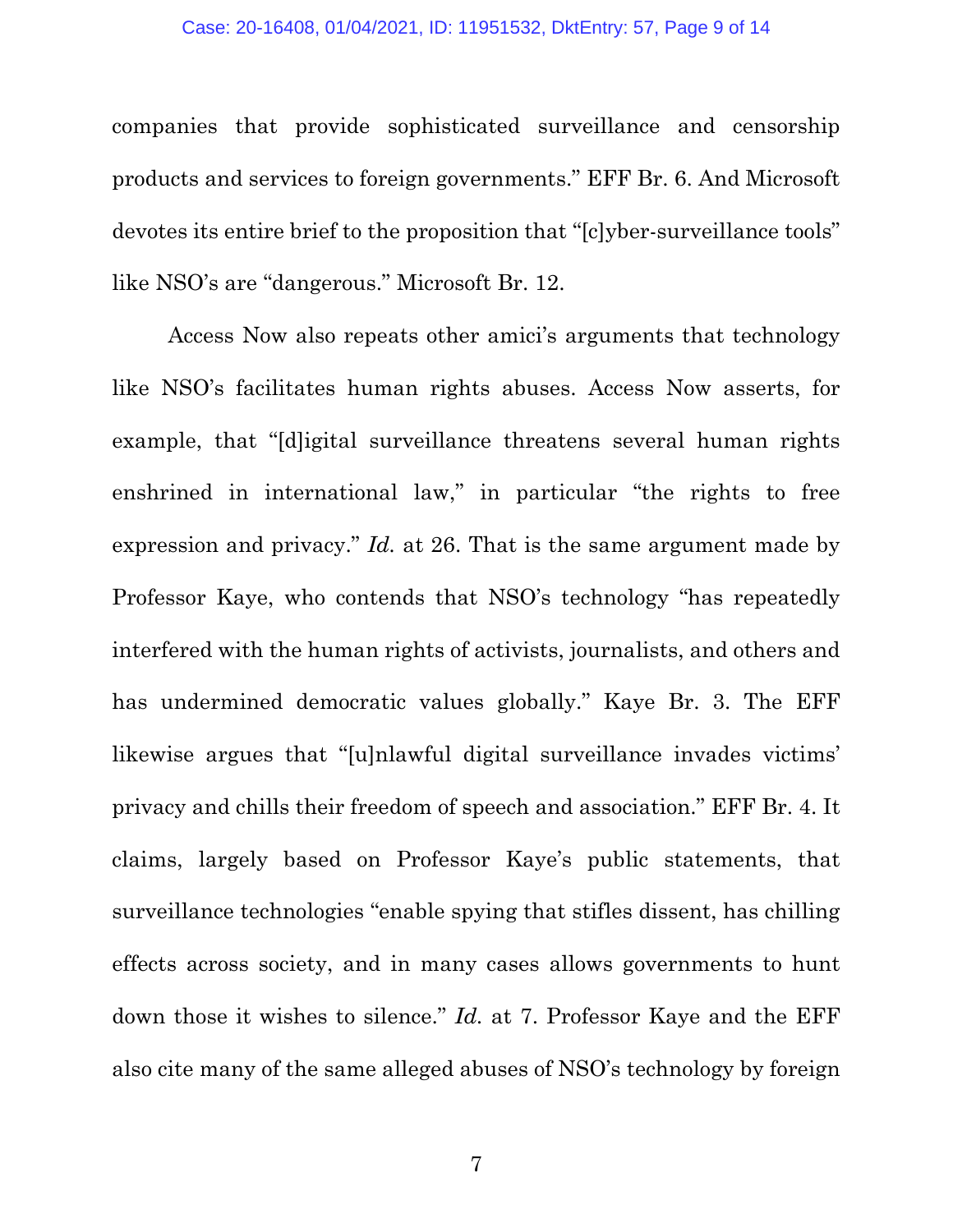states as Access Now. Kaye Br. 8; EFF Br. 10, 26 n.81; Access Now Br. 10-24.

Finally, Access Now duplicates other amici's arguments that granting NSO immunity would leave no "means to hold a corporation responsible" for foreign governments' misconduct. Access Now Br. 31-34. Professor Kaye likewise contends that "[a] viable remedy" for alleged abuses by foreign states "is desperately needed and yet globally unavailable" and that granting NSO immunity "would effectively eliminate any remedy." Kaye Br. 3-4; *see id.* at 18-21. And the EFF argues that "[v]ictims of human rights abuses enabled by powerful technologies must have the ability to seek redress through civil suits in U.S. courts." EFF Br. 5.

Access Now's policy arguments also repeat WhatsApp's own brief. Like Access Now, WhatsApp argues that granting NSO immunity "would create an unacceptable risk of unsanctioned conduct" and "foster[] situations in which human rights are subordinated to goals of efficiency." WhatsApp Br. 48-49 (internal quotation marks omitted). WhatsApp also argues, like Access Now, that "U.S. courts must provide a forum for the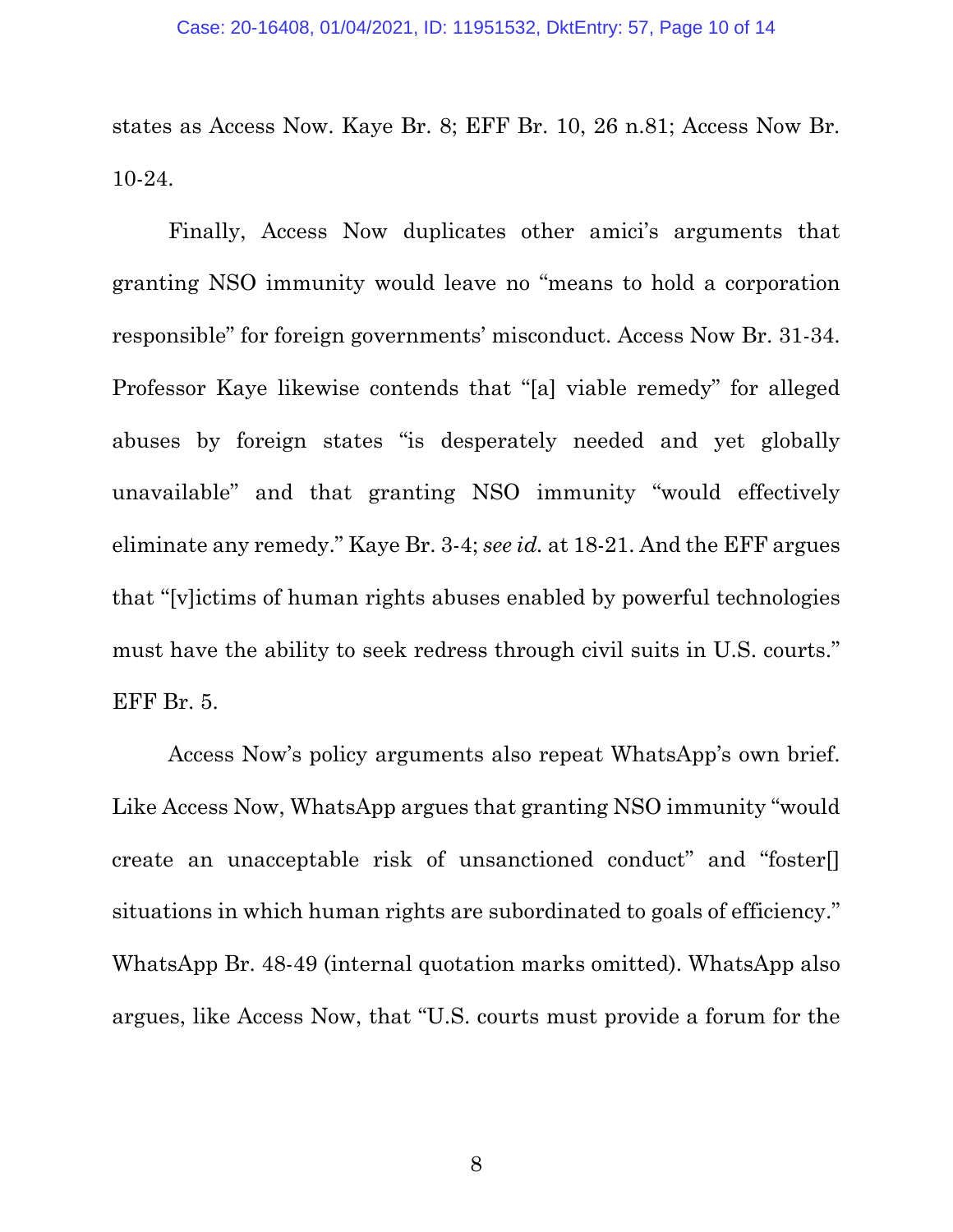victims harmed by [foreign government] contractors to hold them accountable." *Id.* at 49.

As this discussion shows, Access Now seeks to raise the same policy arguments as the (already duplicative) briefs filed by Professor Kaye, the EFF, and Microsoft. Access Now similarly duplicates WhatsApp's policy arguments. That is inconsistent with the Court's guidance.

### <span id="page-10-0"></span>**B. The Professors' Proposed Brief Duplicates WhatsApp's Brief**

While Access Now's proposed brief duplicates other amici's briefs, the Professors' proposed brief repeats WhatsApp's brief.

WhatsApp makes two primary arguments against NSO's claim of immunity: (1) conduct-based immunity applies only to natural persons, not entities, and (2) the FSIA exhausts immunity for foreign entities. WhatsApp Br. 23-39. The Professors make the same arguments, relying on the same reasoning and authorities. Professors' Br. 3-18, 20-23. To the limited extent the Professors differ from WhatsApp, they support NSO's argument that conduct-based immunity protects foreign agents sued in their individual capacity. Professors' Br. 18-20; NSO Br. 34-40. Therefore, when "review[ing] the amicus curiae brief[s] in conjunction with the briefs submitted by the parties," this Court will find nothing in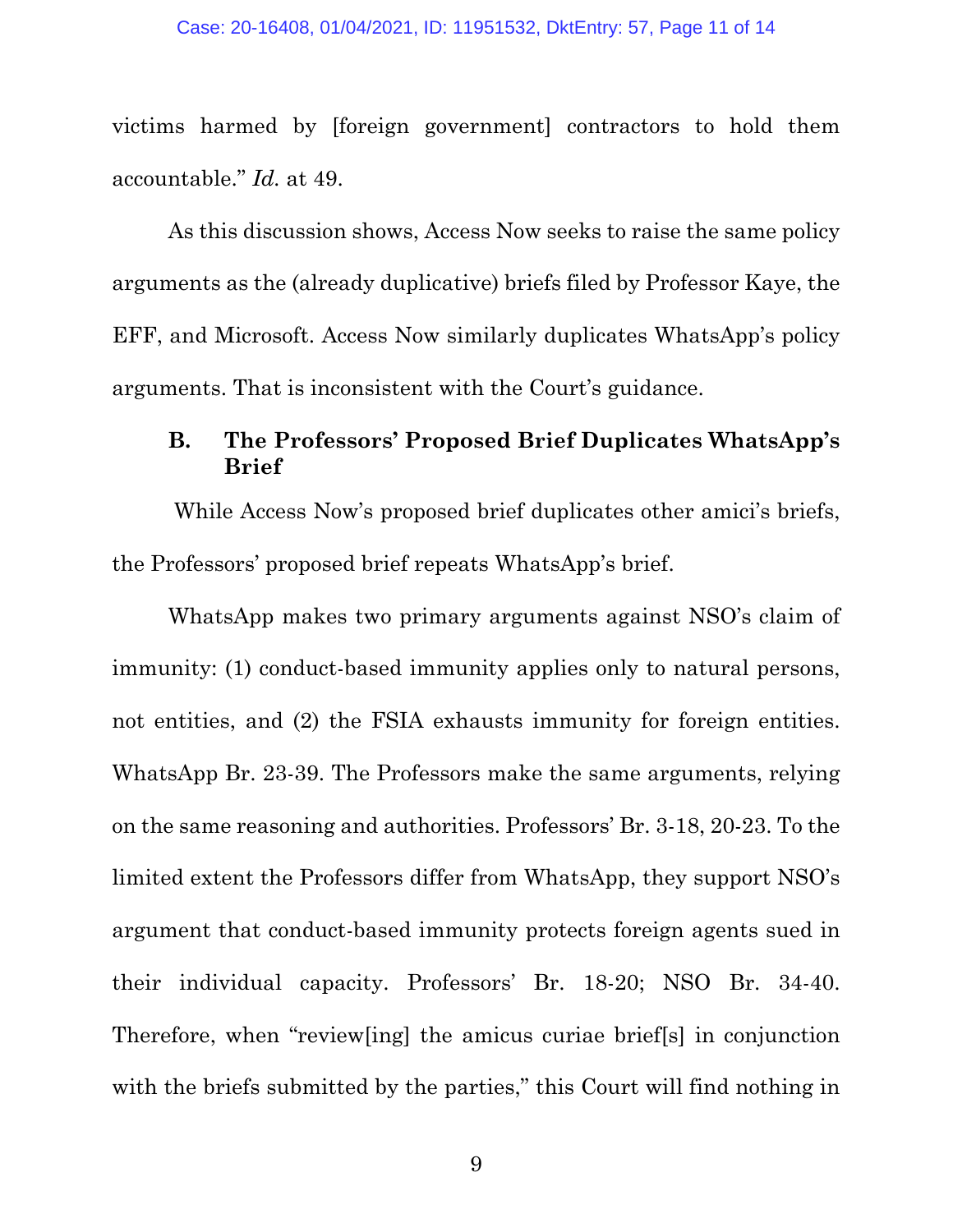the Professors' proposed brief that is not already in the parties' briefs. Cir. R. 29-1, Advisory Comm. N.

## <span id="page-11-0"></span>**II. Access Now's Proposed Brief Improperly Seeks to Supplement the Record With Disputed Factual Assertions**

As this appeal comes to this Court, the relevant factual record is closed and undisputed. It consists of NSO's unrebutted factual showing in the district court that (among other things) it acts entirely on behalf of foreign governments, it does not operate its technology, and it has no knowledge of or control over its sovereign customers' activities. NSO Br. 30-31 & n.5. WhatsApp did not rebut that evidence below, and it may not do so for the first time on appeal. *Safe Air for Everyone v. Meyer*, 373 F.3d 1035, 1039 (9th Cir. 2004).

Access Now, however, fills its proposed brief with an onslaught of unverified factual assertions about NSO's and its customers' conduct. That is inappropriate. Access Now does not provide a complete or accurate account of the facts, and its account is based on inadmissible and unverified hearsay from its clients or other third-party sources.

NSO, moreover, has no fair opportunity to rebut Access Now's claims. NSO and WhatsApp were able to submit evidence in connection with NSO's motion to dismiss. NSO used that opportunity to respond to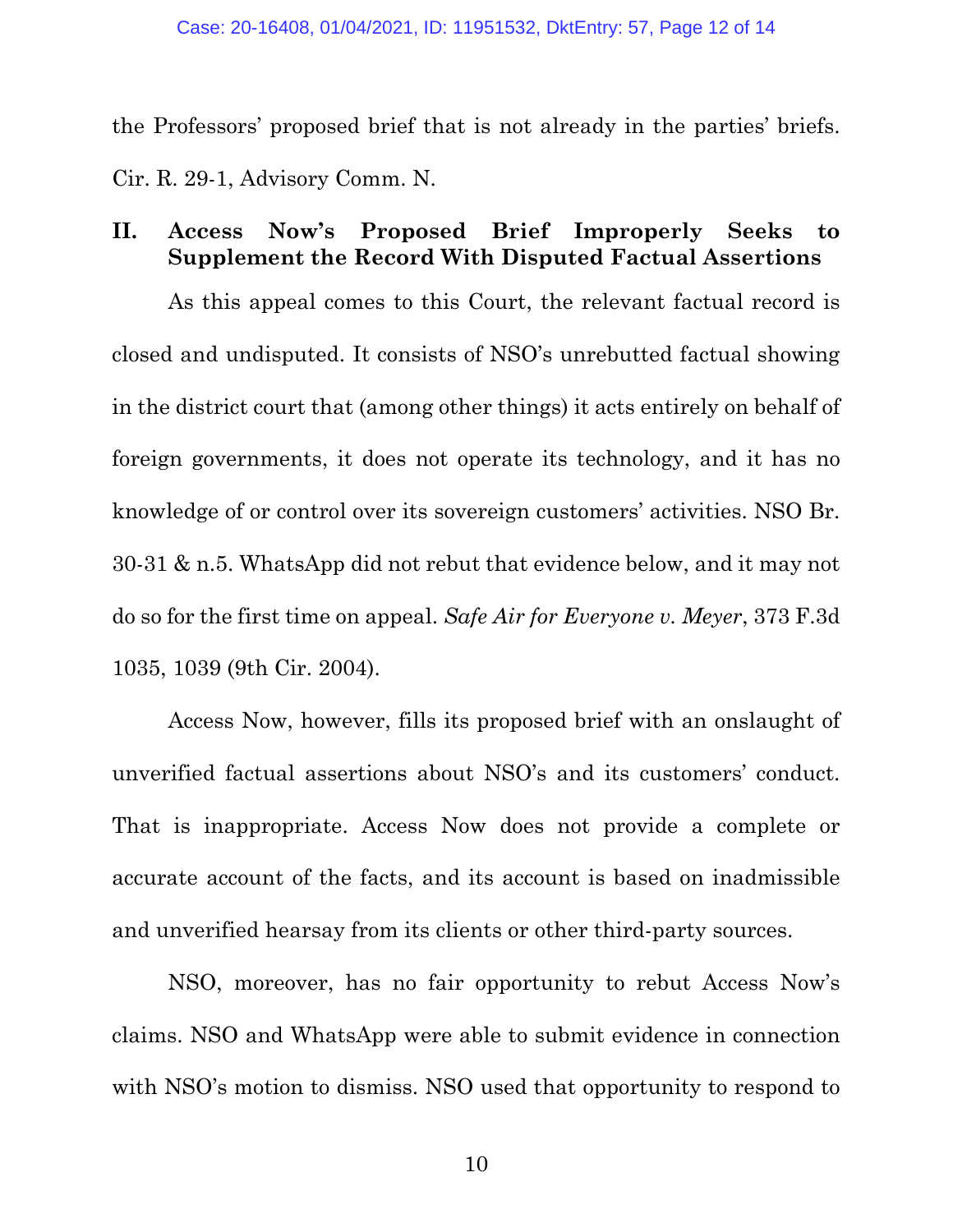WhatsApp's factual claims, and WhatsApp chose to let NSO's evidence stand unrebutted. That record is now closed. NSO has no ability in this appeal to present evidence in response to Access Now's factual assertions, and the Court should not consider them.

#### **CONCLUSION**

<span id="page-12-0"></span>NSO declined to consent to Access Now's and the Professors' briefs because, in its view, those briefs are inconsistent with this Court's guidance. When deciding whether to grant leave, this Court should consider whether five duplicative briefs totaling over 30,000 words will aid its resolution of the merits of NSO's appeal.

Respectfully submitted,

*/s/* Joseph N. Akrotirianakis Joseph N. Akrotirianakis KING & SPALDING LLP 633 W. 5th Street Suite 1600 Los Angeles, CA 90071 jakro@kslaw.com

*Counsel for Appellants NSO Group Tech. Ltd. et al.* 

January 4, 2021